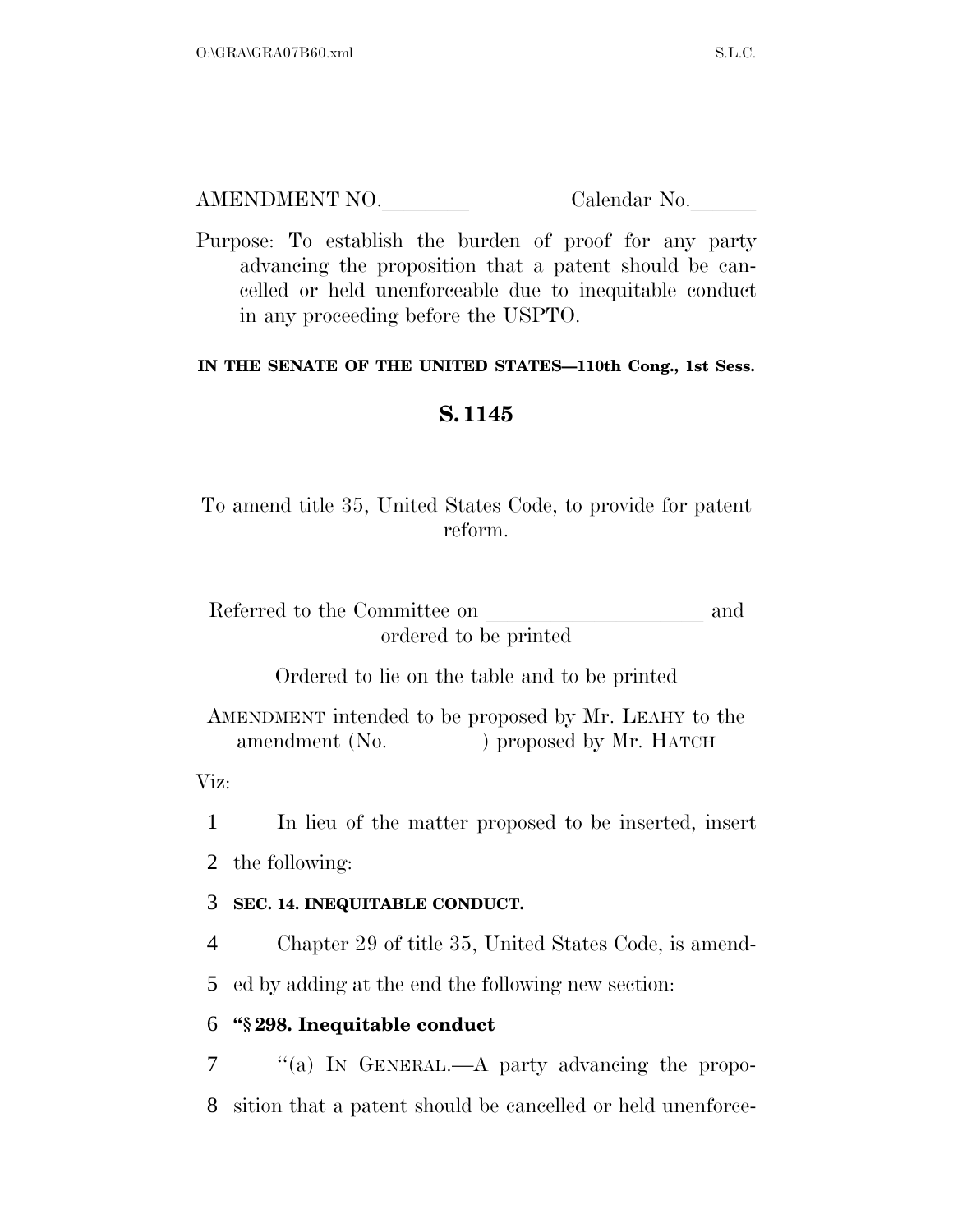$O:\overline{GRA}\setminus GRA$   $S.L.C.$ 

 able due to inequitable conduct in connection with a mat- ter or proceeding before the United States Patent and Trademark Office shall prove independently by clear and convincing evidence that material information was mis- represented or omitted from the patent application with the intention of deceiving the Office.

 ''(b) MATERIALITY.—Information shall be considered material for purposes of subsection (a) if—

9  $\frac{1}{2}$  (1) a reasonable patent examiner would con- sider such information important in deciding wheth-er to allow the patent application; and

 $\frac{12}{2}$  ''(2) such information is not cumulative to in-formation already of record in the application.

 ''(c) INTENT.—Intent to deceive the Office may be inferred under subsection (a), but the inference may not be based solely on the gross negligence of the patent owner or its representative, or on the materiality of the informa-tion misrepresented or not disclosed.

 ''(d) PLEADING.—In actions involving allegations of inequitable conduct before the Office, the party asserting the defense or claim shall comply with the pleading re- quirements set forth under Federal Rules of Civil Proce-dure 9(b).

24 "'(e) REMEDIES.—If the court finds both that mate-rial information was misrepresented to, or withheld from,